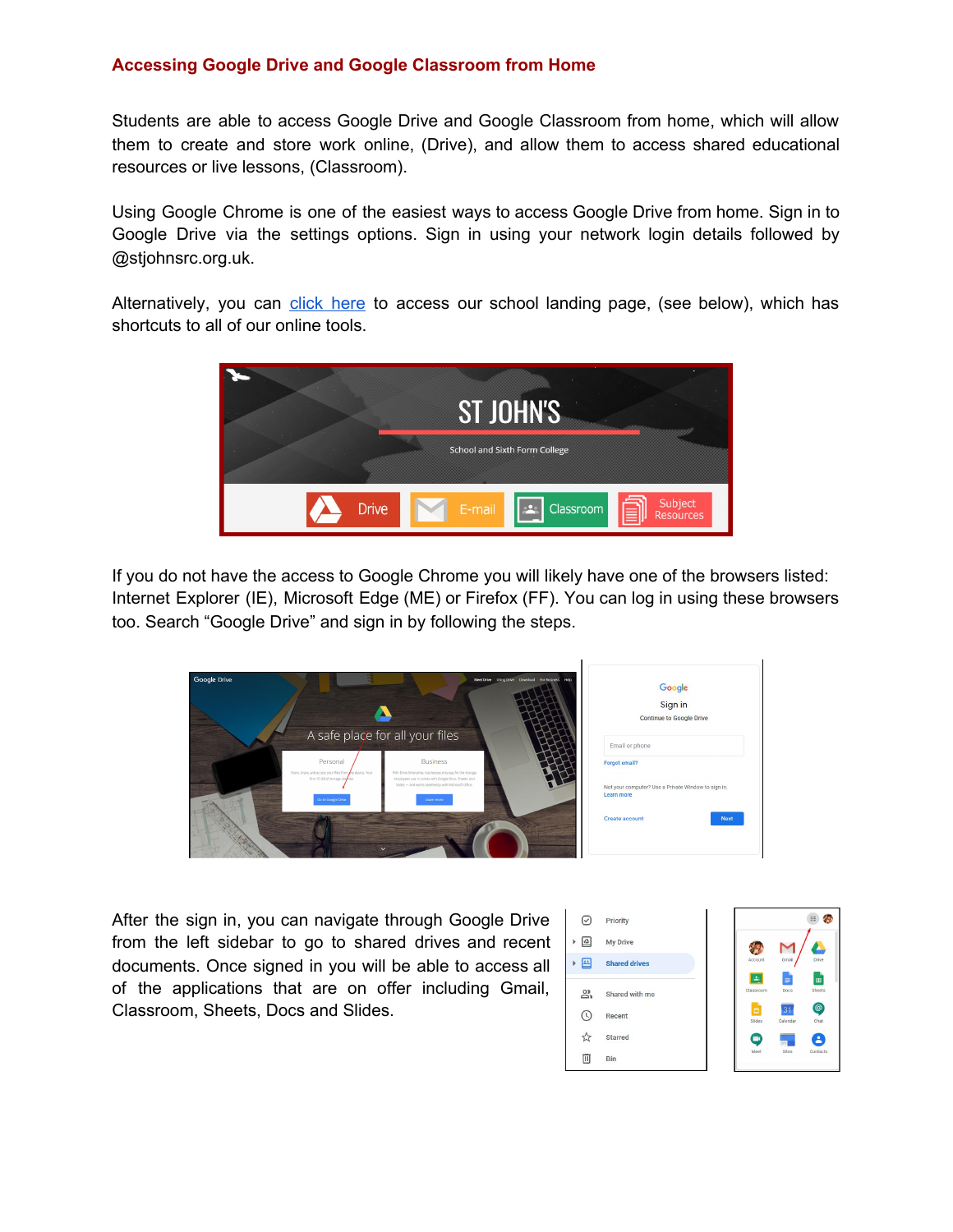# **Accessing Google Drive and Google Classroom from Home**

#### **Accessing Live Lessons in Google Classroom**

In order to access live lessons, launch Google Classroom, to see tiles for each of your lessons. Each of your lessons has a code, e.g. Ma is Maths, Sci id Science and so on.

![](_page_1_Picture_3.jpeg)

Once you have clicked into your lesson you will find a stream which has announcements and/or attached resources such as work sheets or presentations. There will be a link to a Google Meet, which will give you access to your live lesson.

![](_page_1_Picture_5.jpeg)

Please follow your timetable, remembering to turn off your camera and microphone until instructed otherwise by your teacher. Also, please be patient as staff will be moving between other online lessons and need some time to set up. Therefore lessons may start 5 minutes after their scheduled time. At this point in time, we are recommending that lessons last for at least 45 minutes which includes online meetings and independent work. This will ensure that students have appropriate screen time and are able to take a break between lessons and allows family members time to use shared devices.

# **ONLINE SAFETY ADVICE FOR PARENTS AND CARERS DURING COVID 19**

Please can you review the following video conferencing etiquette with your child.

❏ *Mute yourself when not speaking- ensures lessons can flow easily and all key messages can be heard.*